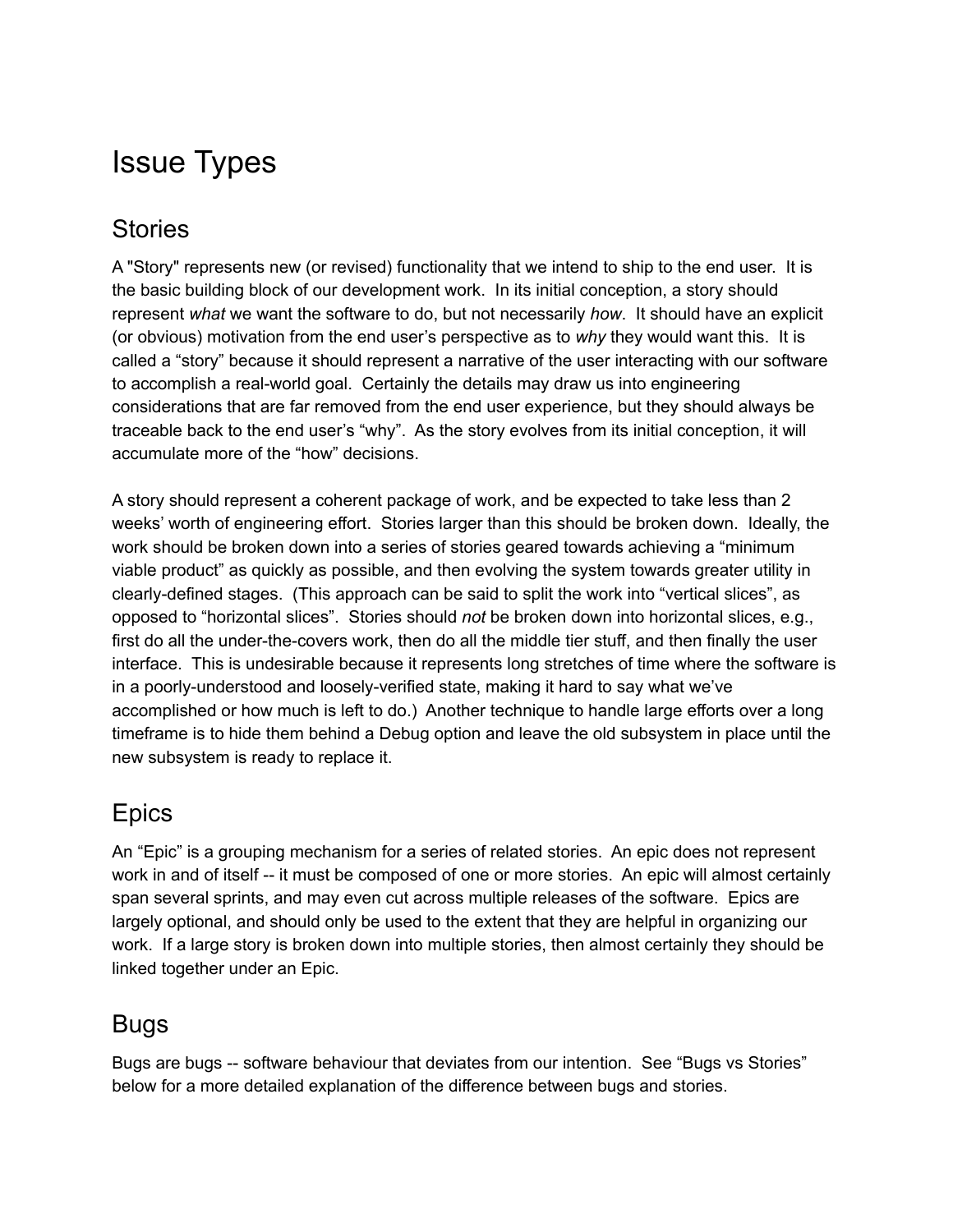### Tasks

A "Task" represents other necessary work, such as infrastructure tasks (e.g., build machine configuration, QA automation, etc.) or ongoing maintenance. A task differs from bugs and stories in that it does *not* represent work product that gets shipped to the customer.

### **Subtasks**

Any issue type (Stories, Bugs, or Tasks) can have Subtasks. This allows you to break down the issue in a more structured fashion. Each subtask shows up separately on the swim lanes, and can move independently through the workflow.

Use of subtasks is optional. Generally, if a story needs to be broken down in a structured fashion, we break it down into multiple stories under an epic. All the particular details are handled in prose in the Description field. Subtasks sort of fill a middle-ground between loosely-structured text in the Description field and the full-on structure of epics/stories.

### Bugs vs Stories

To do things well and in good order, we should only write up bugs for things that are really bugs, for a restrictive definition of "bug". All other work should be handled as Stories. For clarification:

Bugs

- When actual behaviour differs from intended behaviour ("intended" meaning: the developer actually attempted to make it behave a certain way)
- Regressions (something that previously worked is now broken)
- Unintended side-effects
- Manifestly obvious, egregious oversights

#### Not Bugs

- Newly discovered requirements
- Unanticipated scenarios
- Disagreement over how it should behave
- Aesthetic judgements
- Breakage due to external factors (e.g., new OS versions, updated hosts or plugins)

The reason for a restrictive definition of "bug" is that we want to fast-track bugs (especially regressions), while allowing stories to proceed through the usual process in priority-order. Bugs should be exceptional occurrences; we don't want unnecessary fast-tracking to overwhelm the normal flow of development.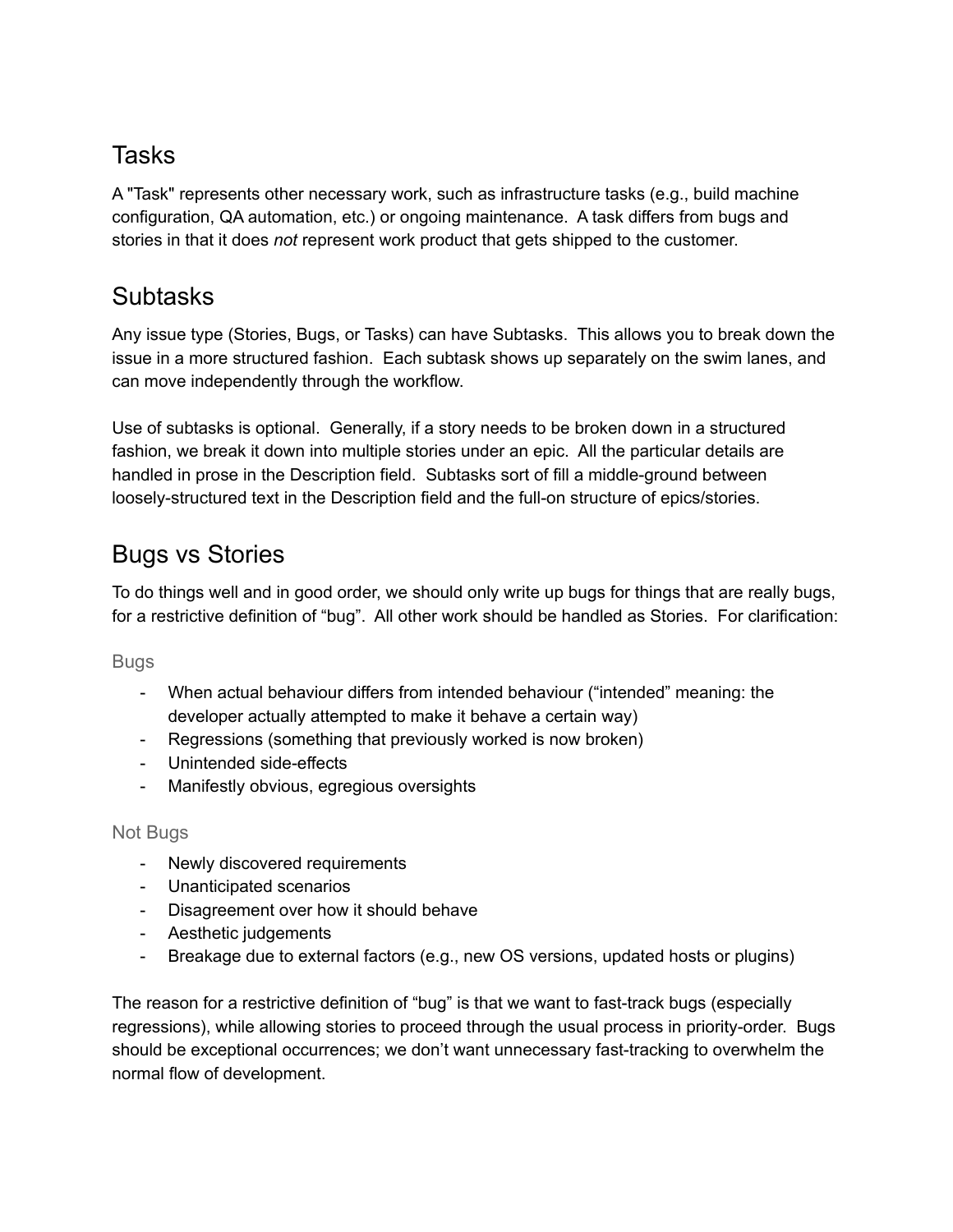### Writing Up Issues

Issues are written up in Jira. First determine if it is a Story, a Bug, or a Task. The issue should be given at least a Summary. Include other information (if known) in the Description field. Bugs should have easily-followed reproduction steps, along with affected OS's in the Environment field, and build number. Select a "Component" field, which has the useful effect of automatically assigning it to the responsible engineer. If there are questions about which Component or who should be assigned, assign it to the Scrum Master. If it's already been decided what release it should be a part of, set the Release and move it to the top of the backlog (otherwise, it will be triaged by the Scrum Master later). If it's a regression, add it to the currently-active sprint.

# The Backlog

The backlog is a ranked list of all the work we intend to do, or even are thinking about doing, ever in the future. At this level, it's not tied to any particular release or timeframe. An important aspect of the backlog is that it is strictly ordered, with the most important items on top. The definition of "important" is a little flexible -- it's not just what would be most valuable, but also some consideration of a back-of-the-envelope Return On Investment calculation (business value divided by engineering effort), and some consideration of any overarching plan of what features we want to land when. The stories are rough and high-level at this point.

#### Releases

Releases are planned releases of software to the market. They can also be interim releases (such as betas), or internal milestones.

For a release, we create a release backlog. we take items from the general backlog and move them into the release backlog. This becomes the definition of the release -- everything that we intend to ship for that release. Certainly, plans change over time, but it should always represent our current best understanding. Like the general backlog, it is also strictly ranked, with the idea that the stuff we really need gets in first, and then the stuff at the bottom gets considered for trade-offs of features-vs-ship-date. As items bubble up to the top of the release backlog, they need to be further defined.

For a release, we may create a "consider" line in the backlog. Issues above the line are expected to be in the release. Issues below the line are being tracked for consideration -- they may be included, depending on how we want to trade off getting more features against the ship date.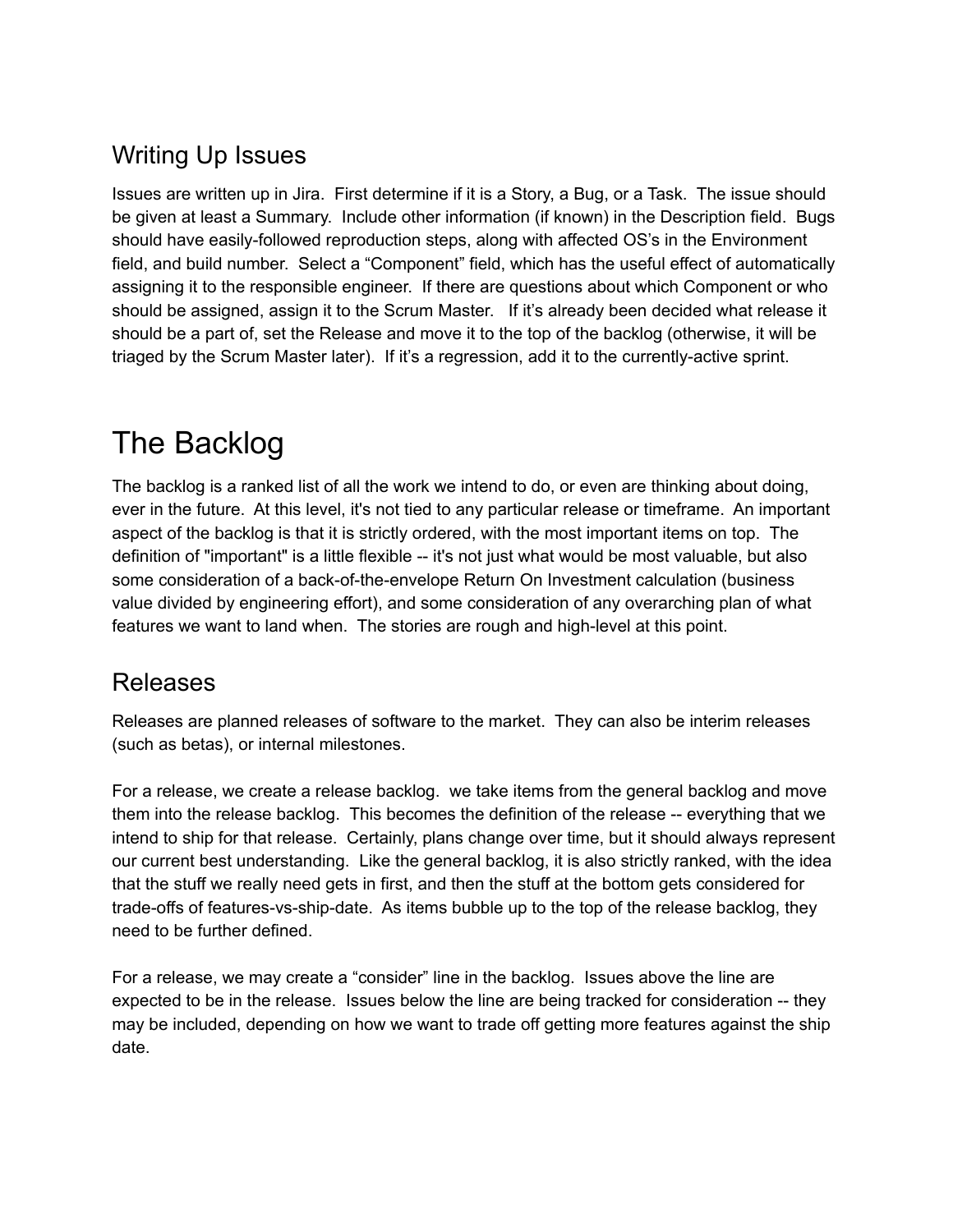### Backlog Grooming

The backlog should be "groomed" regularly. This involves triaging new issues (integrating them into the priority order and assigning them a release if known), and ensuring that the priority order and release assignments are up-to-date with our latest thinking. Near the end of the cycle, grooming also involves making the tough decisions as to which issues will make the cut and which issues will get pushed to a later release.

Issues enter the backlog without much detail. This is to be expected. As they move closer to the top of the backlog, they should get additional detail. Ideally, at the point when they are pulled into a sprint, they should already have sufficient detail to estimate the effort required to finish the task, and as much detail as is necessary so that everyone on the team has a good understanding of what the solution will look like in the end. Certainly, the solution will be refined as it is developed (which should be documented in the story's description or comments). Various team members may be asked to flesh out the details on upcoming stories, so that they are ready to go when they are pulled into a future sprint.

### **Sprints**

Sprints are a repeated chunk of time -- 2 weeks in our case -- that form the cadence of our ongoing development. We move issues from the backlog into the sprint to be worked on. A sprint starts with the Sprint Planning Meeting, has Daily Standups as we go, and ends with a Retrospective. More details on those below.

# Sprint Planning

At the Sprint Planning meeting, our goal is to determine which issues will be worked on in the upcoming Sprint. The team works from top-down in the Release Backlog, pulling issues into sprint, fleshing out details as necessary, and assigning team members. Issues are pulled in until everyone is expected to be comfortably occupied for the course of the sprint. Ideally, issues are pulled in strictly from the top of the backlog, but accommodations may be made to balance team member's individual workloads.

The preceding sprint is first closed out before planning the upcoming sprint. This involves closing out as many of the open issues as possible, and moving the remaining open issues to the upcoming sprint. The stories should also be reviewed to understand why the work was not finished, and if any action needs to be taken to make sure they don't just roll through another sprint. (It is normal that some work simply remains to be done because there just wasn't enough time to accomplish it.) It is assumed that these issues are of higher priority than any new work (otherwise they wouldn't have gotten into the preceding sprint in the first place).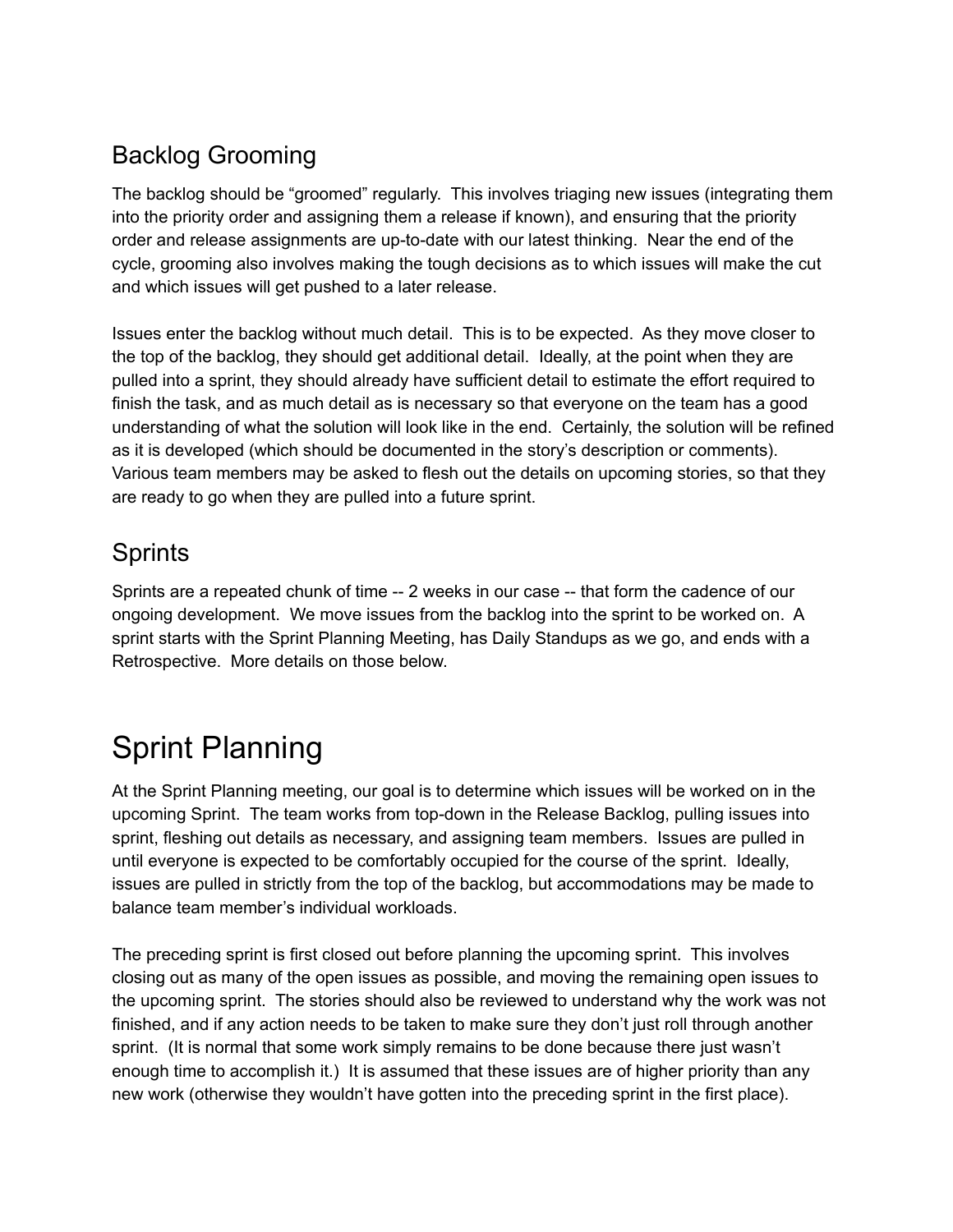### **Workflow**

### To Do

Issues begin in the "To Do" state. When a team member commences work on the issue, they should move it to "In Progress". For odd tasks that don't really have a "development" stage, they should move straight to the "Testing in Progress" stage (for example, a task to verify that the software works with newly-released OS versions or hosts/plugins).

### In Progress

While a developer is fixing or implementing an issue, it should be in the "In Progress" state. When a developer completes the issue, they move it to the "Ready for Testing" phase. Assign it to the appropriate tester, if known. (Assigning it to a tester will speed the process, although testers will also sweep for issues in the "Ready for Testing" phase that are not assigned to a tester.)

The developer must ensure that there is a means for the tester to verify the issue. Usually, this is simply via the user interface -- in which case, no special handling is needed. If that is not possible (e.g., it involves some new back-end work that is not available via the normal user interface), the developer must figure out another way to verify: make a canned test available via the Debug menu, or unit tests, or some other test using an automation framework, or even just another developer stepping through in the debugger.

The developer should certainly test their own work before handing it off to the tester. The developer should not rely on the tester to smoke out obvious issues that can be found by simply running the obvious scenarios. Certainly the developer can rely on the tester having access to a broader array of OS versions and test data, but the developer should have a reasonable expectation that they are producing quality software prior to the testing stage.

For odd tasks that don't really have a testing stage, the issue can skip to "Done". This should be used sparingly, and only if there truly is no point in having another person double-check that the desired outcome has been achieved.

### Ready for Testing

Issues that are dev-complete accumulate in Ready for Testing. When a tester begins working the issue, they should move it to "Testing in Progress".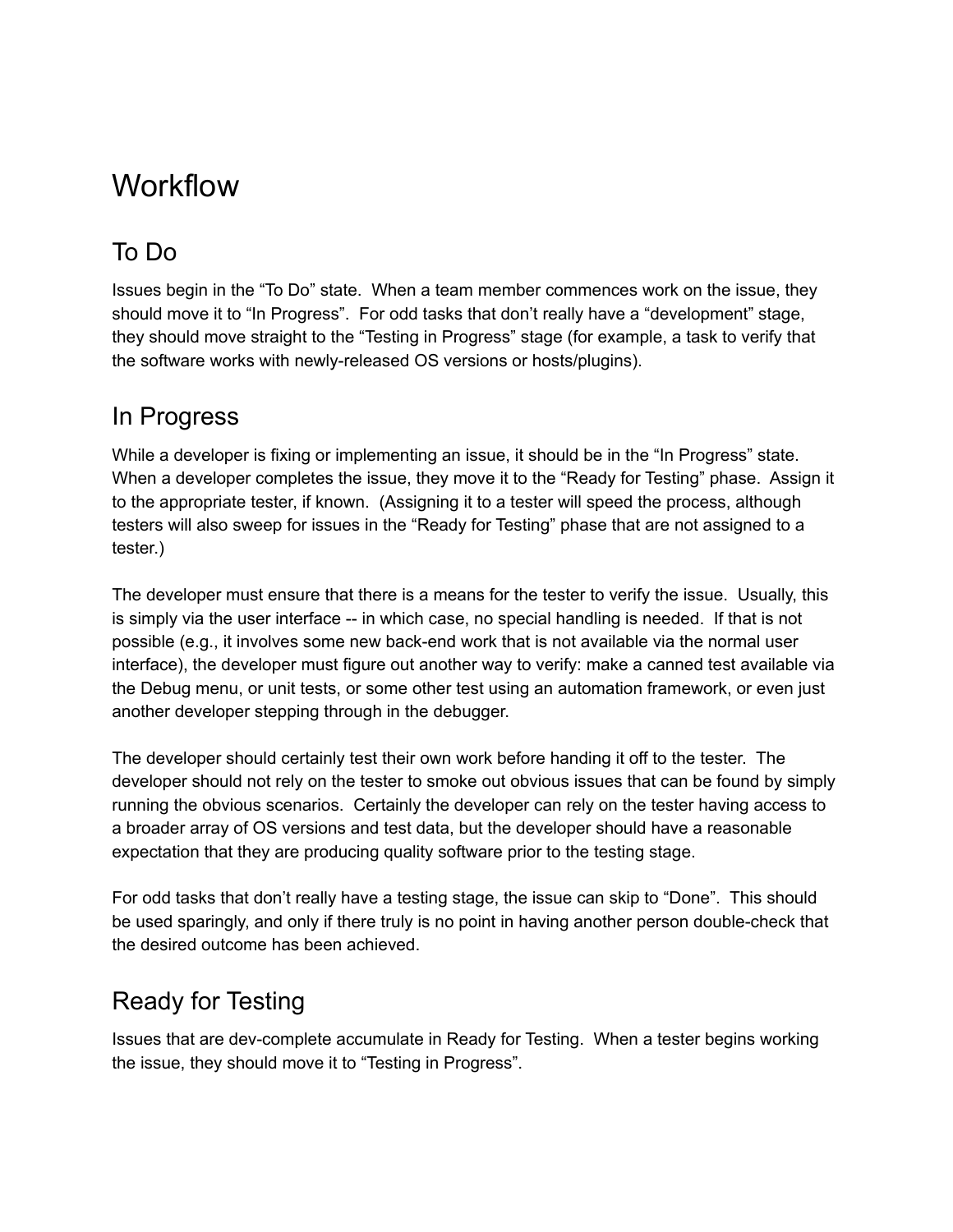Testers should regularly look for issues in the "Ready for Testing" state that are not assigned to a tester, and assign them as appropriate.

### Testing in Progress

In this state, a tester is actively verifying that the purported solution fulfills the criteria specified in the issue, and that it does not cause unintended side-effects elsewhere.

If some fundamental problem prevents the tester from even starting to test the issue, assign it back to the developer and move it back to "In Progress", with a comment on what is preventing testing. (Optionally send a sternly-worded, pointed email to the developer asking if they even tried running it at all.)

If a problem is discovered during testing, do one of the following: for simple issues (i.e., the issue is only a single thing that manifestly either works or it doesn't), assign it back to the developer and move it back to "In Progress" (with a comment describing the problem). For more complex issues: open a new bug, schedule it in the current sprint, assign it to the developer, and link it as "blocking" this issue. This is especially important if multiple problems are found, so that they can be tracked properly.

An issue cannot move past the Testing in Progress state until the implementation satisfies all the requirements of the issue, all of its "blocking" issues are themselves moved to "Done", and there are no unintended side-effects. (To be sure, the tester cannot regression-test the entire program on every issue, but a certain level of care should be taken to test around the issue in areas that are likely to be affected.)

A story should not be moved to "Done" until the code is in a shippable state. There are two aspects to this: first, it should meet our standard of quality. I.e., whatever it is purported to do, it does correctly and without unintended side-effects. The other aspect is, as a matter of completeness, would we want to release it to the market in its current state? The standard of quality must always be met before moving a story to Done, but the standard of completeness has a bit more flexibility -- if this story is just one component of a larger series of work, it does not necessarily have to represent a "complete" solution, i.e., one that we are ready to send to the market. Some consideration should be given to "hiding" the incomplete implementation behind a Debug option (or similar), although this is not strictly required. Certainly it should be whole as far as it goes, i.e., no dangling buttons that aren't hooked up to anything, or other such things.

If much worthwhile implementation has been accomplished, but some final wrinkle is preventing the issue from moving to "Done", we have the option of splitting the story. To do this, open a new story to cover the hard case, so that the rest of the work can be verified and closed. This should only be done if the completed portions of the story form a valid, whole, coherent story on its own. We should not split a story as a way of ducking a problem or kicking it down the road.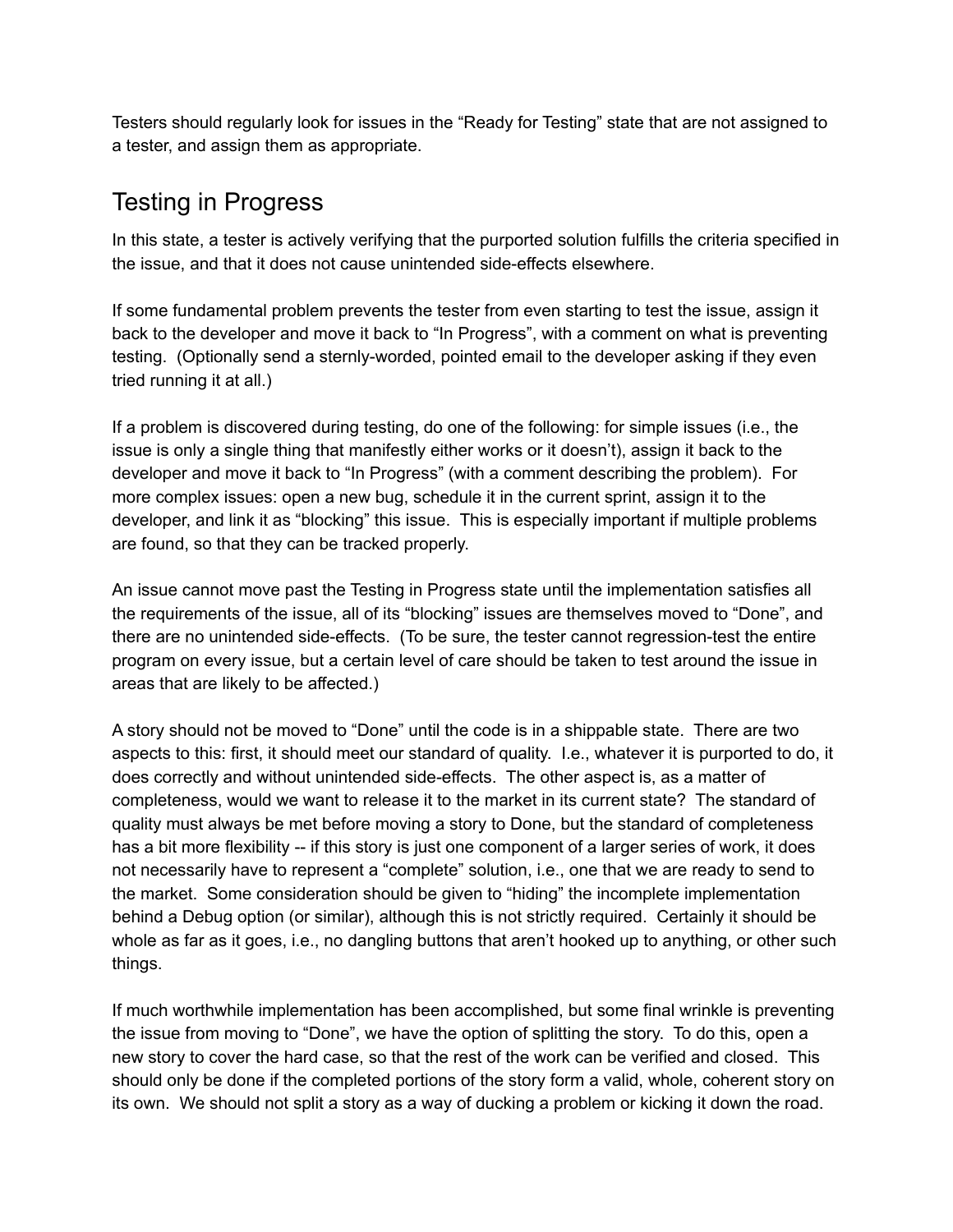If there truly is a show-stopping problem, we should either resolve it, or find a way to set aside the incomplete work (i.e., disable/hide it) until the problem can be resolved.

### Done

An issue should not move to "Done" until it is truly done -- implemented and verified, with no unintended side-effects. "Done" issues are accumulated into Release Notes for the release it is assigned to. At this point, the issue enters into the historical record and should no longer be edited.

# Special Situations

### Problems Found After "Done"

Of course, it is possible that problems will be found with a story after it's been moved to "Done", perhaps because something was overlooked, or because someone remembers some other scenario that really ought to have been part of the story. If we're still in the same sprint as when the work was completed, go ahead and undo the change to "Done" and carry on as if it never was marked as "Done". But if the story is "Done" and the corresponding sprint is past, leave that story as-is. Instead, open a new story with a description of the new requirements, and link it to the previous story as "relates to".

#### **Regressions**

If something that had previously worked is now broken, write up a bug per usual. Regressions should go to the top of the backlog and assigned to the current release. Regressions should be addressed before starting any other new work -- ideally by fixing them, but otherwise by coming up with some other plan to mitigate them.

If it can be determined that some in-progress work caused the regression, link it to the new bug as "is blocked by". Don't do this for work that is in a previous sprint and already marked Done - instead, just link it as "relates to".

### Closing Issues for Other Reasons

If an issue is written up and it is discovered that it had already been written up, this new issue should be closed out as a duplicate. Link it to the other issue as "duplicates". Move it to Done, and clear out the Fix Version field (the Fix Version field must be cleared to prevent it from showing up in the release notes). If there is useful information in the duplicate issue that was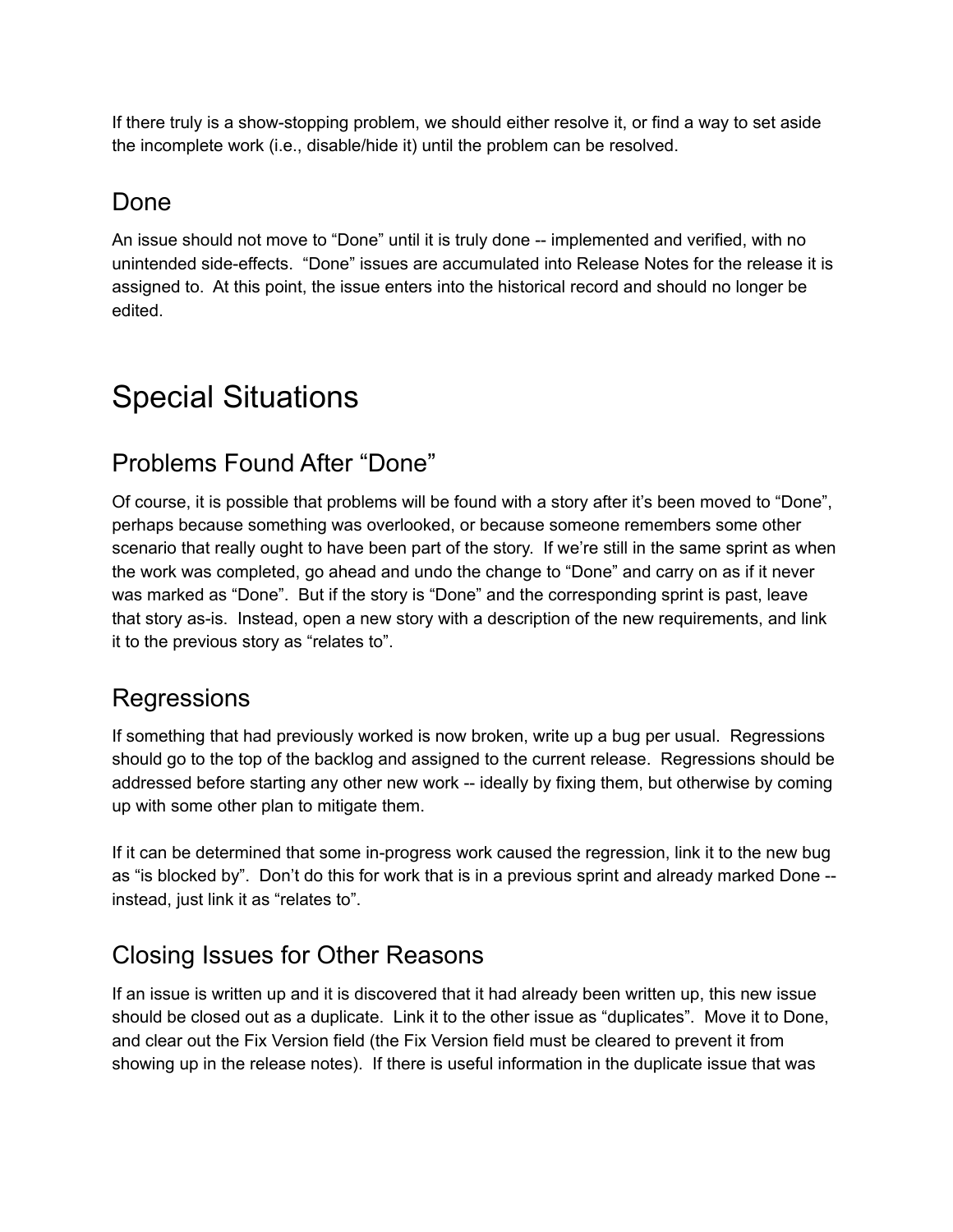not present in the original write-up, incorporate that info into the original issue, either in the Description or Comments.

If we decide that we will not take action on an issue, perhaps because we could not reproduce it or we decided to go another direction, do the following: add a Comment that describes the decision, clear out the Fix Version field if necessary, and move it to "Done".

Note that we do not use the "Resolution" field. If something is Done and has a Fix Version, that means the issue was implemented. If it is Done but does not have a Fix Version, that means it was closed without taking action (and see the Comments for why).

# Daily Standup

On a daily basis, each team member in turn answers these three questions:

- What did you do since last time?
- What will you do until next time?
- Is there anything in your way?

As each team member answers these questions, the other team members have an opportunity to see how the work affects them -- perhaps it will come to them next in the workflow, or it may conflict with something they are doing. It provides an opportunity for anyone on the team to say "wait, what?" in case something is going off the rails or hasn't been communicated effectively to the rest of the team. If a team member reports that something is in the way, the team should figure out what can be done to remove the block (this may involve an additional meeting or conversation outside of the Daily Standup).

The Daily Standup should take no more than 15 minutes. If there are bigger issues to discuss, they should be deferred to another meeting or conversation with the appropriate personnel.

Our Daily Standup takes the form of a shared Google doc and a calendar reminder to have it updated by 11:00 Eastern:

[https://docs.google.com/document/d/1FsjPKUhS\\_\\_7cxoF1mD0rmsUWoCcJ-xox7u5BvSrVi20/e](https://docs.google.com/document/d/1FsjPKUhS__7cxoF1mD0rmsUWoCcJ-xox7u5BvSrVi20/edit) [dit](https://docs.google.com/document/d/1FsjPKUhS__7cxoF1mD0rmsUWoCcJ-xox7u5BvSrVi20/edit)

## **Retrospective**

At the end of each sprint, we meet to have a Retrospective. At the Retrospective, the team collaboratively answers these questions: